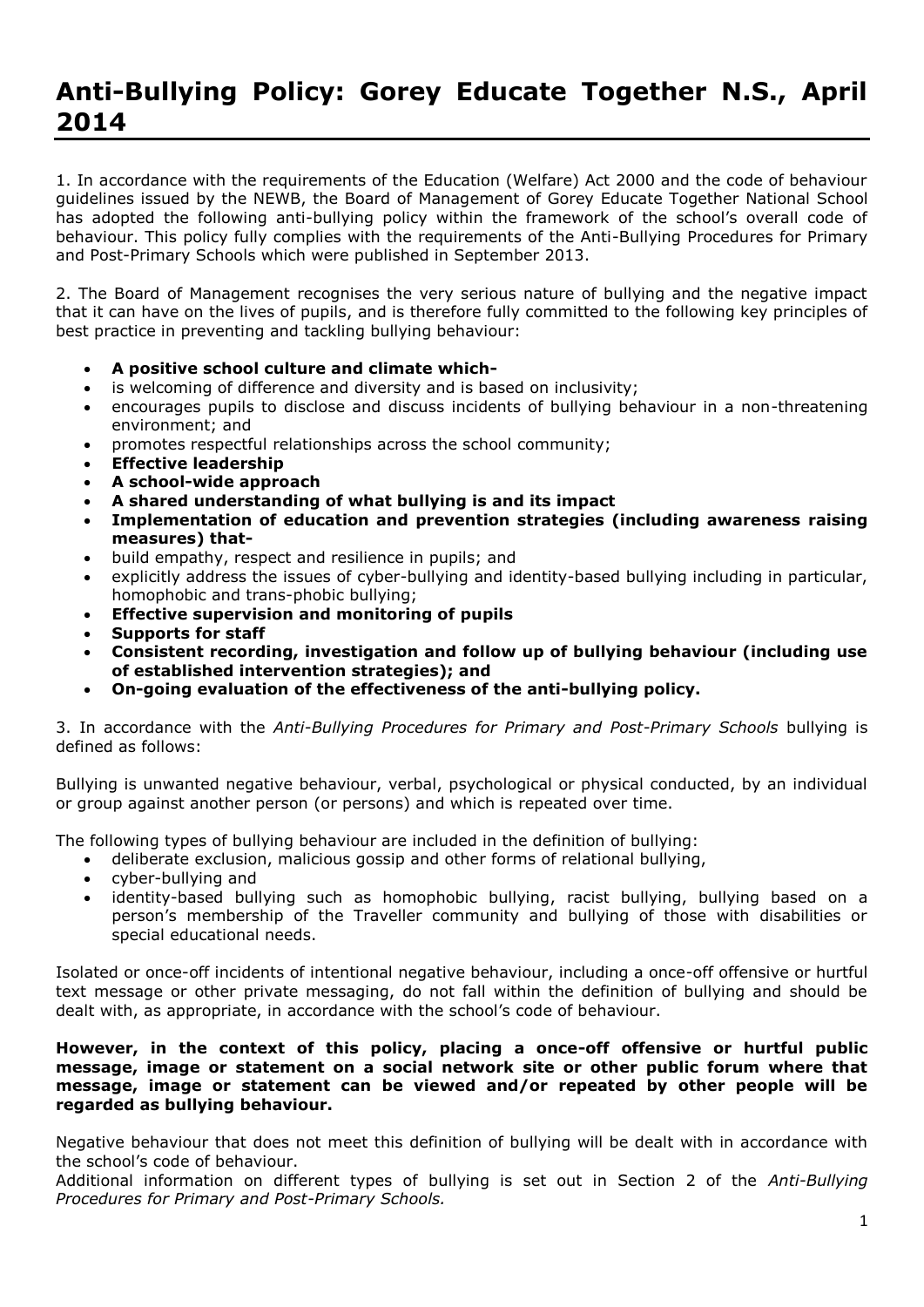4. The relevant teacher(s) for investigating and dealing with bullying are as follows: (see Section 6.8 of the Anti-Bullying Procedures for Primary and Post-Primary Schools):

The Relevant Teachers in this school are:

- 1. All Classteachers
- 2. Special Duties Teacher & Principal (shared caseload)

**Any teacher may act as a relevant teacher if circumstances warrant it.**

5. The education and prevention strategies (including strategies specifically aimed at cyberbullying, homophobic and trans-phobic bullying) that will be used by the school are as follows (see Section 6.5 of the *Anti-Bullying Procedures for Primary and Post-Primary Schools*):

## **School-wide approach**

- A school-wide approach to the fostering of respect for all members of the school community.
- The promotion of the value of diversity to address issues of prejudice and stereotyping, and highlight the unacceptability of bullying behaviour.
- The fostering and enhancing of the self-esteem of all our pupils through both curricular and extracurricular activities. Pupils will be provided with opportunities to develop a positive sense of self-worth through formal and informal interactions.
- Whole staff professional development on bullying to ensure that all staff develop an awareness of what bullying is, how it impacts on pupils' lives and the need to respond to it – 'prevention and intervention.'
- School wide awareness-raising (including school assemblies, displays & newsletters) on all aspects of bullying, to include pupils, parent(s)/guardian(s) and the wider school community. (The school's anti-bullying policy is published on the school website and referred to in school newsletters.)
- Supervision and monitoring of classrooms, corridors, school grounds, school tours and extra- curricular activities. Non-teaching and ancillary staff will be encouraged to be vigilant and to report issues to relevant teachers.
- Involvement of our older pupils in contributing to a safe school environment e.g. buddy system, mentoring, and other student support activities that can help to support pupils and encourage a culture of peer respect and support.
- Encourage a culture of telling, with particular emphasis on the importance of bystanders. In that way pupils will gain confidence in 'telling'. This confidence factor is of vital importance. It should be made clear to all pupils that when they report incidents of bullying they are not considered to be telling tales but are behaving responsibly.
- Ensuring that pupils know who to tell and 'how to tell.'

## **Implementation of curricula**

- The full implementation of the SPHE curriculum and the RSE and Stay Safe Programmes.
- Continuous Professional Development for staff in delivering these programmes. E.g. 'Bullying Prevention for Pupils with Special Educational Needs,' delivered by Special Education Support Service, 2013. [*Development work to follow (as soon as possible) in the areas of: Cyber-Bullying and Identity-based Bullying.*]
- Delivery of the Garda SPHE Programme, when available. These lessons, delivered by Community Gardaí, cover issues around personal safety and cyberbullying.

## **Links to other school policies**

 Code of Behaviour, Child Protection Policy, Acceptable Use Policy (ICT,) Parental Involvement Policy, Learning Support Policy, Policy on Special Classes for Children with Autism, Relationships & Sexuality Education (RSE) Policy.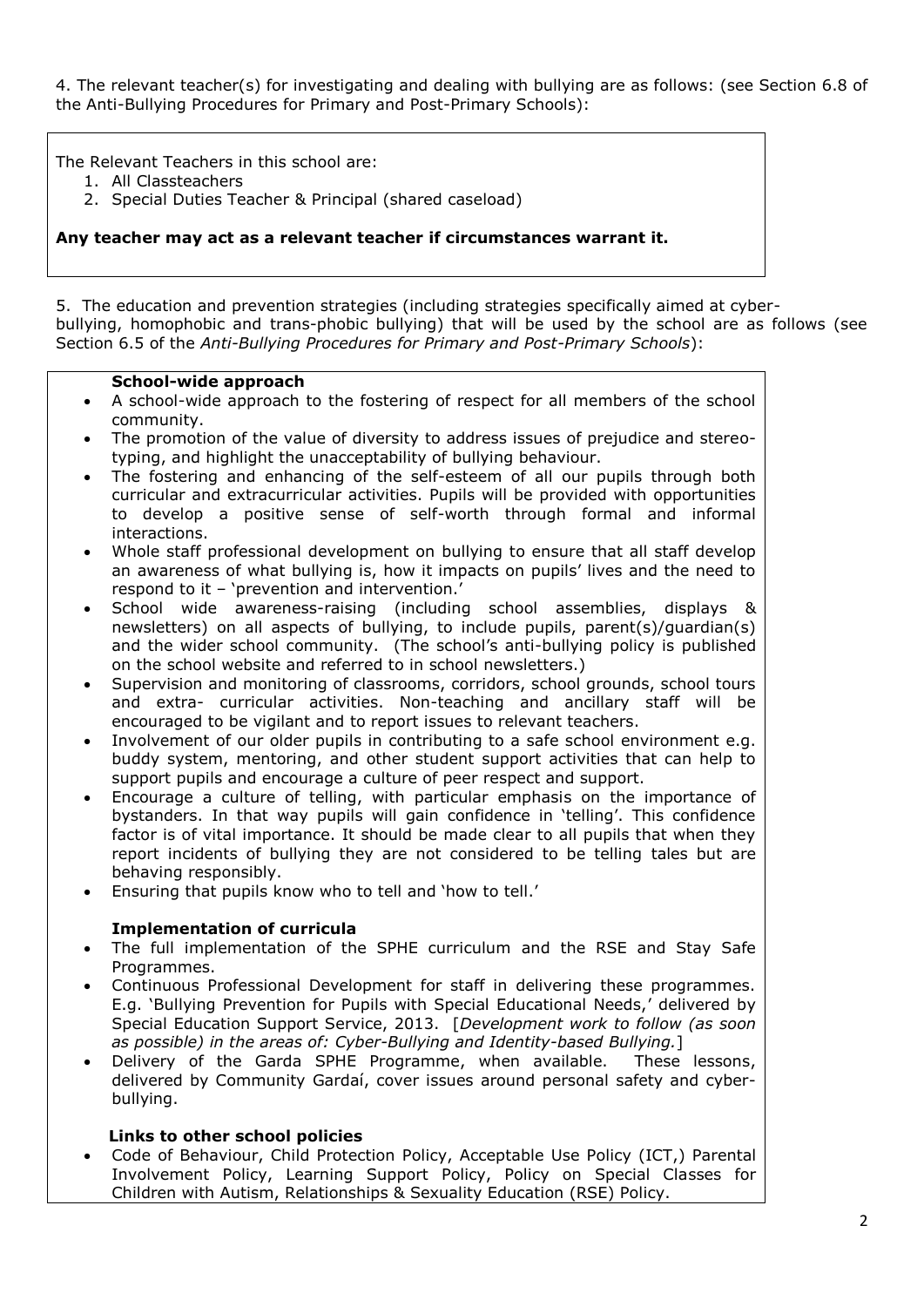6. The school's procedures for investigation, follow-up and recording of bullying behaviour and the intervention strategies used by the school for dealing with cases of bullying behaviour are as follows (see Section 6.8 of the Anti-Bullying Procedures for Primary and Post-Primary Schools):

Investigating and Dealing with Bullying (the school will adhere to section 6.8.9 of the Anti-Bullying Procedures)

- The primary aim in investigating and dealing with bullying is to resolve any issues and to restore, as far as is practicable, the relationships of the parties involved (rather than to apportion blame.)
- Any pupil or parent(s)/guardian(s) may bring a bullying incident to any teacher in the school.
- Teaching and non-teaching staff such as secretaries, special needs assistants (SNAs), bus escorts, caretakers, cleaners must report any incidents of bullying behaviour witnessed by them, or mentioned to them, to the relevant teacher.

Recording of bullying behaviour (adhere to section 6.8.10)

- Informal pre-determination that bullying has occurred
- Formal Stage 1 determination that bullying has occurred If it is established by the relevant teacher that bullying has occurred, the relevant teacher must keep appropriate written records which will assist his/her efforts to resolve the issues and restore, as far as is practicable, the relationships of the parties involved.
- Formal Stage 2 'Appendix 3' The relevant teacher shall use the recording template at **Appendix 3** to record the bullying behaviour in cases where he/she considers that the bullying behaviour has not been adequately and appropriately addressed within **20 school days** after he/she has determined that bullying behaviour occurred.
- When the recording template is used, it must be retained by the relevant teacher in question and a copy maintained by the principal.

Intervention strategies in use at this school

- Teacher/pupil interviews
- Home/school communication. (Working with parent(s)/guardian(s) to support school interventions.)
- Negotiating agreements between pupils and following these up by monitoring progress. (This can be on an informal basis or implemented through a more structured mediation process.)
- Circle Time.

7. The school's programme of support for working with pupils affected by bullying is as follows (see Section 6.8.16 of the Anti-Bullying Procedures for Primary and Post-Primary Schools):

- All in-school supports and opportunities will be provided for the pupils affected by bullying to participate in activities designed to raise their self-esteem, to develop friendships and social skills and build resilience e.g. pastoral care system, buddy/peer mentoring system, group work (such as Circle Time.)
- If pupils require counselling or further supports the school will endeavour to liaise with the appropriate agencies to organise same. This may be for the pupil affected by bullying or the pupil involved in the bullying behaviour.
- Pupils should understand that there are no innocent bystanders and that all incidents of bullying behaviour must be reported to a teacher.

## 8. Supervision and Monitoring of Pupils

The Board of Management confirms that appropriate supervision and monitoring Practices are in place to both prevent and deal with bullying behaviour and to facilitate early intervention where possible.